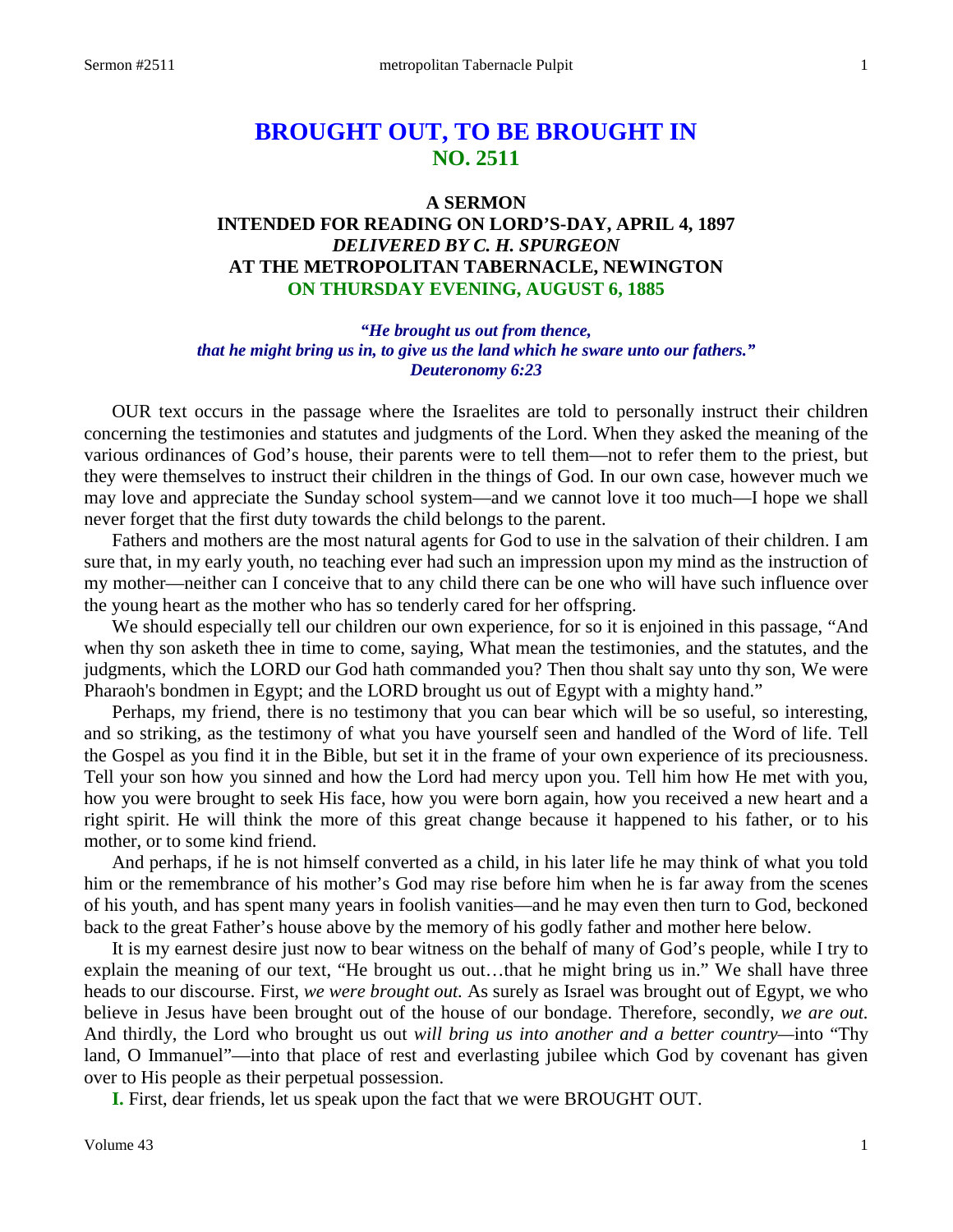Our text says, "He brought us out from thence." That is, JEHOVAH, the God of Israel, brought His people out from the house of bondage, and in like manner, we bear our testimony that the Lord has delivered us from the bondage of sin and Satan.

Our witness, therefore, is, first of all, that *God has had to do with us*. Some there are who think that God dwells far away, shut up in eternal seclusion. But we have not found it so, for He has had dealings in mercy with us. They suppose that the things here below are too little and too commonplace for God to consider, but it has not been so with us, for He has dealt well with His servants according to His Word.

They suppose that there is a thick veil that shuts us out from the Invisible, a great gulf that parts us poor mortals from any communication with God. They smile and turn upon their heels when we begin to talk of God—they are "agnostics"—know-nothings. Perhaps they will not say that there is no God, but they do say that they do not know whether there is a God or not. And as to any communication between the Holy One of Israel and such poor creatures as we are, they will not believe it to be possible.

Well, then, we have to bear our testimony upon this point and it is this—that with some of us a very little while ago, and with others of us so many years ago as to be among the memories of our youth, God had solemn dealings. We were in the land of darkness and in the valley of the shadow of death. We were fond of sin—we were slaves to it and we had no wish nor will to escape from it—but He who is the Father of our spirits, having loved us with an everlasting love, and having made a covenant with His only-begotten Son on our behalf, tore the heavens and in majesty came down.

This was done spiritually, for God is a Spirit, and therefore, they who were round about us knew it not. And we ourselves saw Him not and beheld no similitude—neither heard we any voice with our outward ear. But though it was spiritual, God's coming to us was very real, for spirit is as real as matter and God is as real as the things that we touch, or see, or feel. We are not deceived in this matter, or if we are, it has become so much a matter of daily consciousness, as well as of past memory, that we must be indeed besotted beyond all conception.

But it has not been a dream to us, for it has changed our whole lives, and it does today affect and move us most powerfully. We can imagine that it is a dream that we eat and drink, but it is no dream that God lives in us and we live in Him. It may be a dream that we have grown up from childhood into manhood—though it would take a great deal of argument to prove that to us—but it is no dream that, whereas we were blind, now we see.

It is no dream that, whereas we were dead, now we live. It is no dream that things we did not believe in are now to us the best and highest and most practical of facts. It is not a dream that God has dealt with us and though we cannot expect men to believe us, we feel sure that, had they known what we know, they would have been as little doubtful about it as we are. Had they passed through the experience we have had, they would have been as dogmatic in their assertion about it as we take leave to be.

Though we may be thought fools for this confidence, we think we are not fools. In other matters, we are at least the equals of the men who think us fools as to our religion, and we can reason as well as they. If they have understanding, we have understanding also, and at any rate, we are quite willing to leave the matter to the test of the next world.

You see, beloved, we have two strings to our bow—if we should turn out to have been wrong and should die like dogs, we shall be none the worse—whereas, if our beliefs turn out to be well-founded, the ungodly will be in a sorry case indeed. So we bear our witness without any kind of fear or blush, or any alarm about being thought fools for it, and we say that God has dealt with our spirits. Our spirit has spoken to His Spirit, and His Spirit has spoken to our spirit, and there have been divine communications to us from the great God who made us, who, we assert, has new-made us and brought us out of our former condition into another and a better state. So, with the Israelites, we can say, "He brought us out."

In describing this bringing out, I have to remind you that the Christian's life runs parallel with the life of Israel in Egypt.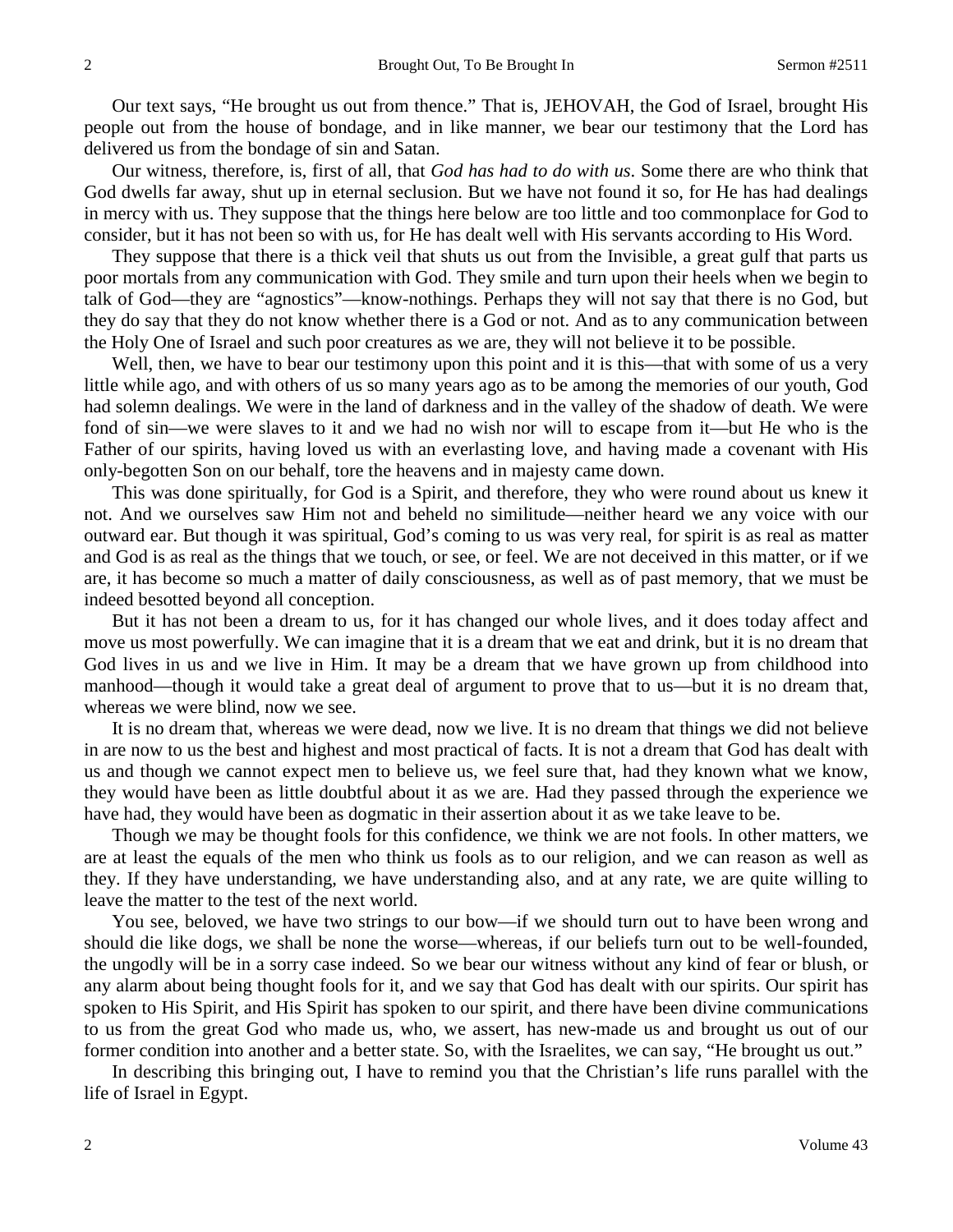In order to get Israel out of Egypt, the first thing was *to make Israel loathe Egypt.* When Israel was in Goshen and the land brought forth plentifully, Israel was like sheep in clover, and like a bullock that loves deep pasture, had no desire to come out from the fat Delta of the Nile. Israel prospered, Israel was great. Was not Joseph at the head of the State? And even after his death, did not the memory of Joseph still make every Egyptian respect the Israelites?

They would have lived there still—there would have been no coming out of Egypt for Israel, if all had gone well with them there. The Lord saw that the first thing to be done, in preparation for the people's emancipation, was to make them loathe Egypt. So there arises a new king that knows not Joseph, a king who considers that the existence of a foreign people in the midst of his nation is a source of danger.

He must begin, if possible, to reduce their numbers. They shall work for him and render the unpaid labor of slaves. When they do this, and still multiply, they shall find their own straw with which to make the bricks. When they complain of this, they shall have the tale of the bricks doubled until they begin to sigh and cry and groan by reason of their taskmasters.

If you had met an Israelite ten years before the period of slavery and had said to him, "Do you feel at home in Egypt?" he would have answered, "Certainly. Everything prospers with us—we cannot do better than be here." But afterwards, if you had met him and put to him the same question, he would have said, "Wish to stay in Egypt? Not I! Would God I could escape from the taskmaster! It is cruelty from morning to night and a toil that is terrible. And I have heard"—and the strong man would stand and weep as he told the story—"I have heard that now there is an edict issued that our male children shall be cast into the river, so that, if we have a son born into our house, it will be indeed an unbearable sorrow, for our children must be destroyed by the tyrant." It was a great step towards the accomplishment of God's eternal purpose when He made Israel to feel that Egypt was a house of bondage.

It is in some such way as this that God makes His own elect to feel that the state of nature—the worldly, natural, sinful state—is a state of bondage. Look at the multitude of our fellow men—they have no wish to enter into any other state, they are quite satisfied with the condition in which they now are. Provided that they can earn good wages, that they can make money, that they can enjoy themselves in the pleasures of this life, they do not want anything more.

You seem to be as those that mock when you talk to them about another world—they have enough difficulty to make both ends meet in this world, they say. You speak about a judgment to come—they would be a deal more impressed with some information about the police courts than about the last dread assize when the judge of all shall sit upon the great white throne. No, if they do not believe themselves to be mere beasts, to live and die, and then that will be an end of them, yet they act as if that were their belief.

It is so with the most of our fellow men and it was so with you and with me in our unregenerate state. If we could have had our choice, we would have had a good time of it here, perhaps taking as our motto, "A short life and a merry one." Or if we were more prudent, we would have wished to have a well-ordered, moral, upright life in which we could be respectable and respected, and that would have satisfied us. O sirs, it is a miracle of grace that God has made us to loathe that old land of Egypt and to count it to be a house of bondage! And now, to live unto ourselves is slavery. To live for this world seems to us to be the meanest and most beggarly thing that can be.

That was the first thing, then, that God did towards bringing out His people—He made them to loathe Egypt.

The next thing He did was, *to make them see His wrath upon Egypt—*the plagues that He sent therein. They had, no doubt, looked upon the Egyptians as being a very happy people, like themselves. They were, for a time, birds of a feather. But now they see all Egypt made the target for JEHOVAH's thunderbolts. At one time, all is darkness. At another time, the very air is filled with lice and flies. One day the frogs come up everywhere, even into the king's chambers. At another hour, boils and blains are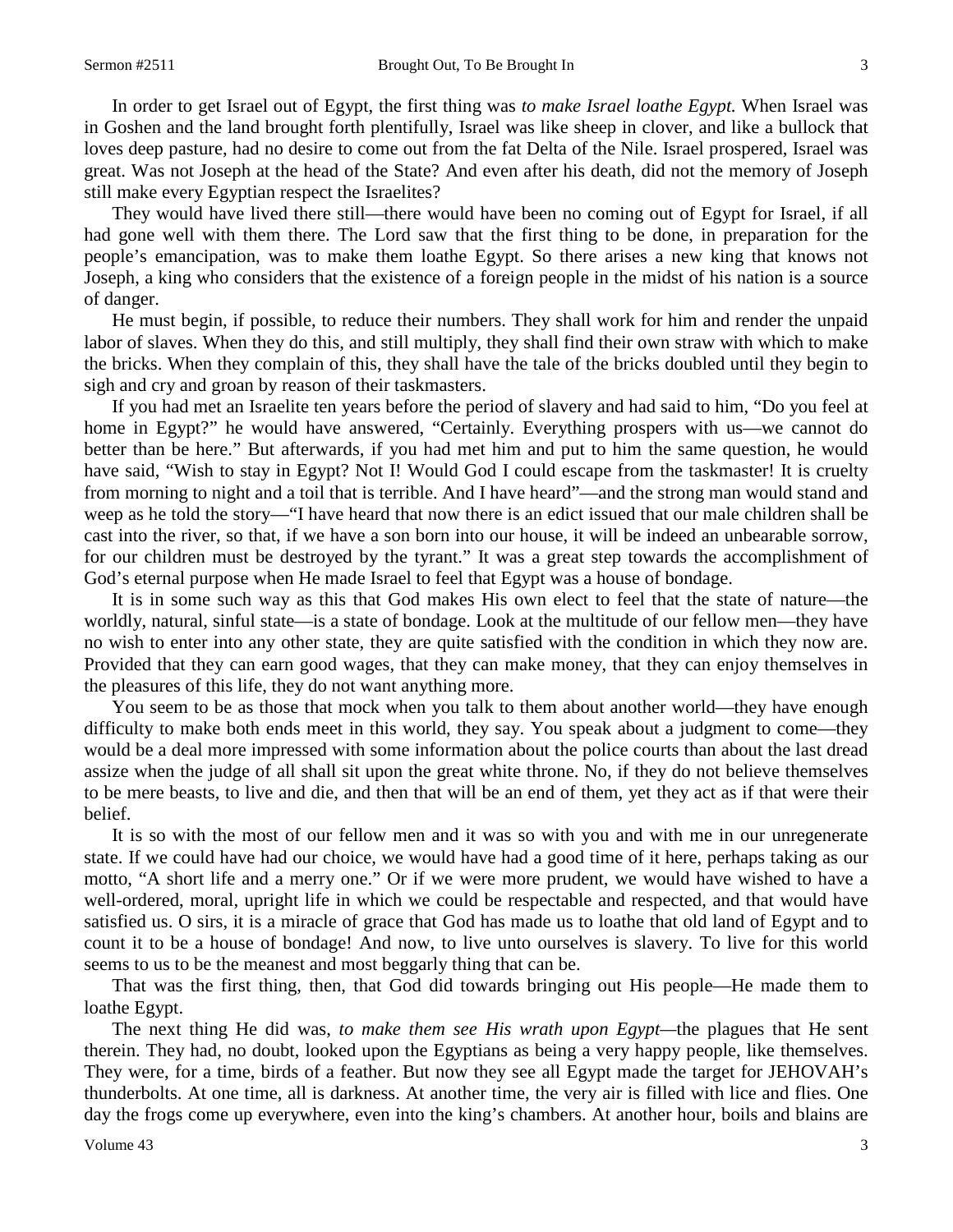on man and beast. And at the appointed period, there comes a shower of fire, and the fire is mingled with hail, and the fire runs along the ground and terrific claps of thunder come, peal upon peal, one after the other, and Israel thinks, "This is a poor country to live in. We must rise up and be gone. If God deals thus with the Egyptians, God grant that we may not be Egyptians! Let us clear out of this land as soon as we can."

So has God made some of us see His judgments upon guilty men. We have walked through the world with our eyes open and we have seen men as others do not see them—with the leprosy of sin white upon their brow. We have seen them with the fever of lust which nothing could abate. We have seen them droop and die, and with our eyes open we have seen them pass into that region which is divided forever from all hope by a great gulf, so that they that would pass from us to them cannot, neither can they come to us that would pass from there.

Yes, and our spirits have listened till we have heard in dread and fear the weeping, and wailing, and gnashing of teeth of souls that passed away unforgiven, without God and without hope. We have heard that this city is to be burned up, for it is the City of Destruction, and burdened as we were, we began to run from it that we might perhaps escape ere God should pour out the full vials of His vengeance upon men.

I am talking no dreams now, or at any rate, they are such dreams as I have had when I am most awake—such dreams as some here present have had, and such dreams as have made us anxious to get away from this present evil world which lies in the wicked one, that we may not be destroyed with it in the day of God's righteous wrath.

Furthermore, dear friends, God brought His people out of Egypt *by breaking the power which held them in bondage.* When they wished to get away from Pharaoh, they could not, for he held them as his slaves. But in due time God began to deal with Pharaoh, and at last when He had smitten the first-born in all the land, and the chief of all the strength of Egypt, they could not hold in captivity a single Israelite, nay, not even a cow or a sheep or a goat that belonged to Israel. The power of Egypt was so completely broken that not a hoof was left behind.

And there came a day with us when the power of sin was finally broken. We sat at the foot of the cross looking up weeping and wondering, and on a sudden, as we believed in Jesus, we learnt the meaning of the angel's message to Joseph, "Thou shalt call his name, JESUS, for he shall save his people from their sins," for there and then He saved us from our sins. The guilt of sin was gone, but what was stranger still, the power of sin was gone, too. We had proven the truth of the apostle's words, "Sin shall not have dominion over you: for ye are not under the law, but under grace."

With the crimson blood that bought our pardon, there fell the white and sparkling drops that cleansed our nature. The water with the blood delivered us from the guilt and power of sin and we were free, strangely free. We wondered how it was that we had not the desires and passions and inclinations that we used to have, or if they came, we had a new life and power with which we fought with them hand to hand. We welcomed them no more as friends, but we spurned them as our worst foes, for God had delivered us from the great bondage we were under. Sin is a thing abhorred and detested by us and our spirit has come clean out from under its power as a reigning force.

Remember also, beloved, that when the Lord broke the power of Egypt over Israel, *it was on the night of the Passover that He did it.* That was the final blow that fell when the Israelites had slain the paschal lamb and sprinkled its blood upon the lintel and the two side posts of their houses. When JEHOVAH saw the blood, then He passed over them in such a wondrous way that they also passed over the Egyptians and marched out of the land more than conquerors through Him that had bled for them under the emblem of the paschal lamb.

Beloved, that redemption has been accomplished for us also. It is not everyone who can remember the very day and hour of his deliverance, but as I told you the other morning of Richard Knill, who said, "At such a time of the day, clang went every harp in heaven, for Richard Knill was born again," it was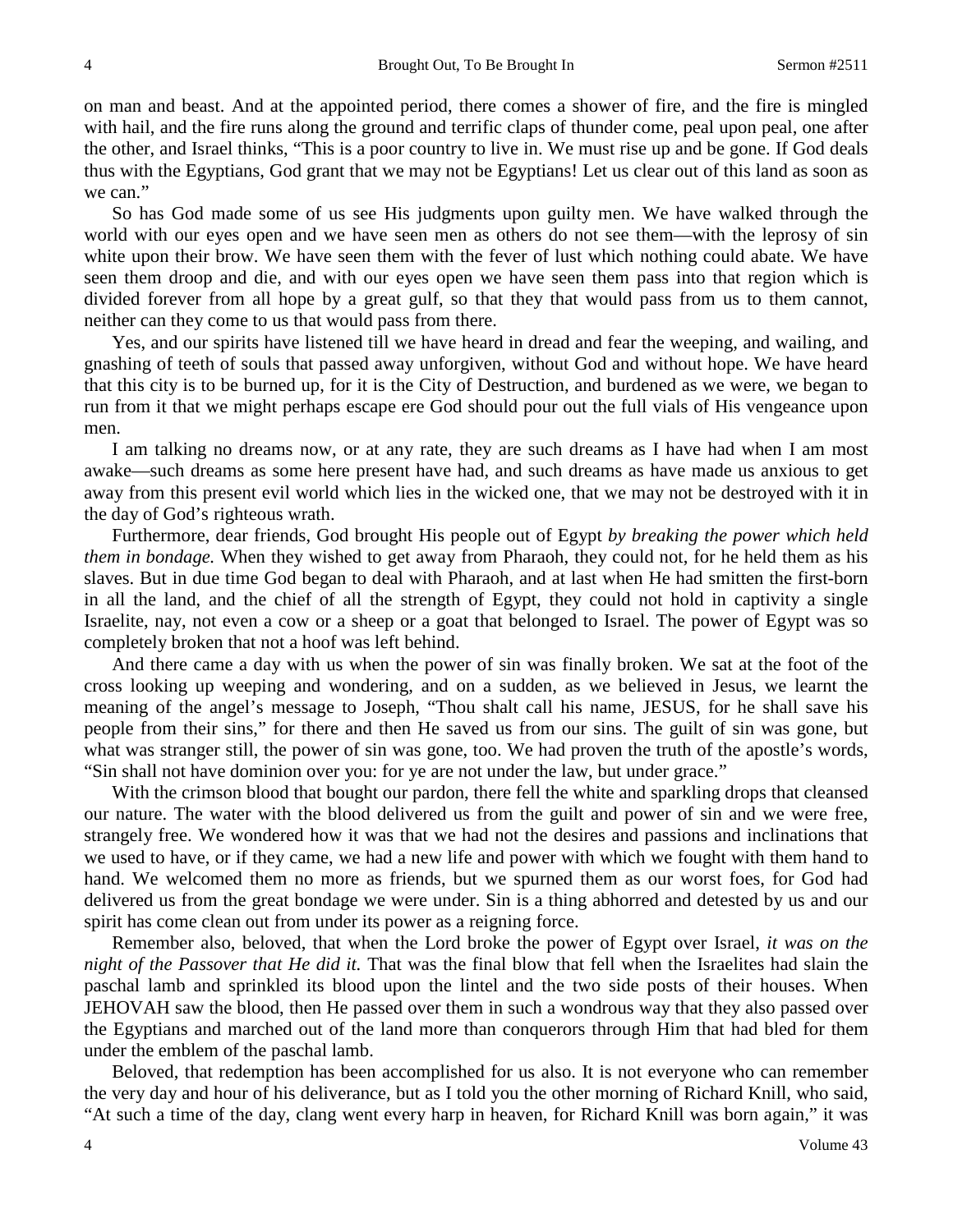e'en so with me. I looked to Jesus and as I looked I lived, and there and then I came clean out from that old slavery in which I had dwelt up to that hour. Blessed be the name of God for that glorious emancipation!

Yet once more upon this part of our text, "He brought us out" when, after being set free, *we were violently pursued by our old sins.* The Israelites went up harnessed, marching in their ranks and, I doubt not, singing as they went because they were delivered from the daily task and from the cruel bondage. But suddenly they turned their heads while they were marching, for they heard a dreadful noise behind them, a noise of chariots and of men shouting for battle. And at last, when they could really see the Egyptians and the thick cloud of dust rising behind them, then they said that they should be destroyed, they should now fall by the hand of the enemy.

You remember, beloved, after your conversion (it may not have happened to you all, but it did to me), there came a time when the enemy said, "I will pursue, I will overtake, I will divide the spoil. my lust shall be satisfied upon them. I will draw my sword, my hand shall destroy them." So Satan, loath to leave a soul, pursues it quickly. He will have it back if he can. And often, soon after conversion, there comes a time of dreadful conflict—when the soul seems as if it could not live. "Was it because there were no graves in Egypt that the Lord brought us into this condition of temporary freedom, that we might be all the more distressed by our adversaries?" So said unbelief.

But you recollect how God brought His people right out by one final stroke. Miriam knew it when she took her timbrel and went forth with the women, and answered them in the jubilant song, "Sing ye to the LORD, for he has triumphed gloriously; the horse and his rider hath he thrown into the sea." I love best of all that note in the song of Moses where he says, "The depths have covered them." "There remained not so much as one of them."

What gladness must have been in the hearts of the children of Israel when they knew that their enemies were all gone! I am sure it was so with me, for after my conversion, being again attacked by sin, I saw the mighty stream of redeeming love roll over all my sins and this was my song, "The depths have covered them." "Who shall lay anything to the charge of God's elect? It is God that justifieth. Who is he that condemneth? It is Christ that died, yea, rather, that is risen again, who is even at the right hand of God, who also maketh intercession for us."

**II.** There has been so much in the first part of our subject—"He brought us out"—that I must speak only very briefly upon our second division which is, WE ARE OUT.

That is to say, dear friends, we are out of the bondage of sin and death, *never to be captured again, and never to go back again of our own free will.* "Oh!" says one, "that is strong teaching." I do not care whether it is strong or weak, it is Bible teaching. Our Lord Jesus said, "My sheep hear my voice, and I know them, and they follow me: and I give unto them eternal life; and they shall never perish, neither shall any man pluck them out of my hand." To the woman at the well our Savior said, "Whosoever drinketh of this water shall thirst again: but whosoever drinketh of the water that I shall give him shall never thirst; but the water that I shall give him shall be in him a well of water springing up into everlasting life."

The work of the Holy Spirit is no temporary regeneration, but one that really makes the man new forever and the devil himself cannot undo the work. No, dear friend, if God brings you up out of Egypt, you shall never go back again into the house of bondage.

I heard, the other day, of a woman who came, at the end of a certain revival meeting, to make a confession of her faith. She said she had been regenerated six times. Now, I have heard and read in the Bible of people being born again, but to be born again, and again, and again, and again, and again, and again is not what I have read anywhere in the Scriptures, or if such a thing be possible—if being born again does not finally save men, remember that awful warning of the apostle, "It is impossible…if they shall fall away, to renew them again unto repentance."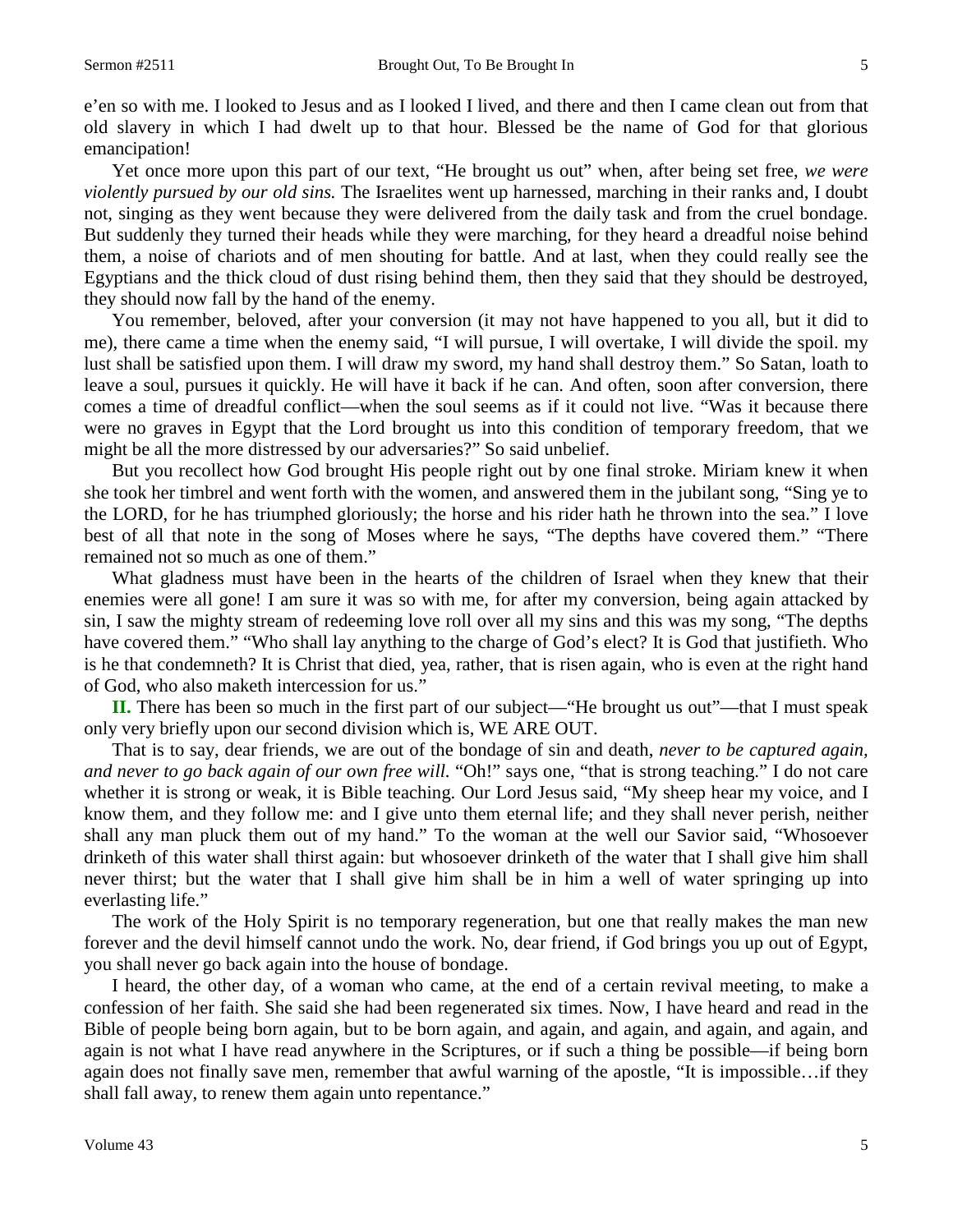The Word of God is very explicit about that matter. "For the earth which drinketh in the rain that cometh oft upon it, and bringeth forth herbs meet for them by whom it is dressed, receiveth blessing from God: but that which beareth thorns and briers is rejected, and is nigh unto cursing; whose end is to be burned."

Our Savior also said, "Salt is good: but if the salt have lost its savor, wherewith shall *it* be seasoned? It is neither fit for the land nor yet for the dunghill; but men cast it out." You cannot imagine that a person can be regenerated twice. If the work of regeneration is accomplished once, and it does not save the soul, then there is no salvation for it. That is all God ever will do, and therefore do I bless and glorify His name that there never was and never shall be an instance in which He has made a man a new creature in Christ Jesus and then the work of grace has failed.

There are plenty who come near to this point and who seem sometimes to have really reached it but rest you sure of this, beloved, if the Lord *has* brought you forth out of this captivity, none shall ever undo what God has done. We are out. *We are out.* "He that believeth and is baptized *shall be saved.*" We hold to that plain and blessed ruth. Of old, the Lord said, "I will put my fear in their hearts, that they shall not depart from me." Nothing can be more definite and explicit than that. We are bound for the land of Canaan, and into Canaan we shall go.

We are out. That is, *we are now separated unto the Lord.* If we are indeed what I have described, we do not belong in the fullest sense to any country or to any people, but we belong to God—we are separate from all people upon the face of the earth. You cannot make anything but a Jew of a Jew. You may do what you like with him, but he always remains a Jew. And you cannot make anything of a Christian but a Christian. Put him where you may, he is still a Christian. Whatever sphere of social life he occupies, or in whatever country he dwells, he is always a Christian.

I was never ashamed of being an Englishman except when I have seen an Englishman behaving wrongly towards other people. Then I have felt as if I would be a Frenchman, or anything else. But I would be a Christian, first of all, and above all. When I am a Christian, I know no nationality. We are cosmopolites—inhabitants of every place, wherever we may be—if we are inhabitants of the holy city which is above. Our citizenship is in heaven, therefore we are separated from all the rest of mankind. The world knows us not, because it knew not our Lord. May God separate us more and more unto Himself!

But we are separated that we may be *preserved by the Lord and blessed by the Lord,* for Israel, when brought out of Egypt, had to live by manna that dropped daily from heaven, and by water that gushed out of the rock. That is how all Christians ought to live. You are not to depend now upon the world you are to depend upon God for everything—for your bread and for your water, and for all you need. The whole of your life is to be in Him—not only that which is spiritual, but even that which is outward and visible is still to be a life in Christ, and a life for Christ—for you are dead to the world and your life is hid with Christ in God. The Lord said, even by the mouth of Balaam, "The people shall dwell alone, and shall not be reckoned among the nations." Oh, what a mercy it is to be out of Egypt in that respect!

Dear brethren, whatever our condition may be here, we are out of *Egypt en route for the glory land.* He who brought us out of Egypt will bring us into Canaan. Our home is not here, our feet are not fixed upon this narrow plot of earth, they are moving towards another country, that is, a heavenly one.

**III.** I can only just touch upon the last part of our text—HE WILL BRING US—for our time has gone. But I want to say this much about it.

The Lord brought us out *on purpose that he might bring us in.* He did not bring us out merely for what we are now, but also for what we are yet to be. If Israel had only been what she ought to have been, she would have been into Canaan almost as soon as she was out of Egypt. And if you and I were all we ought to be, we should even here enjoy full felicity, for there is a heaven below, and there is a rest for the people of God which we find in Christ even now.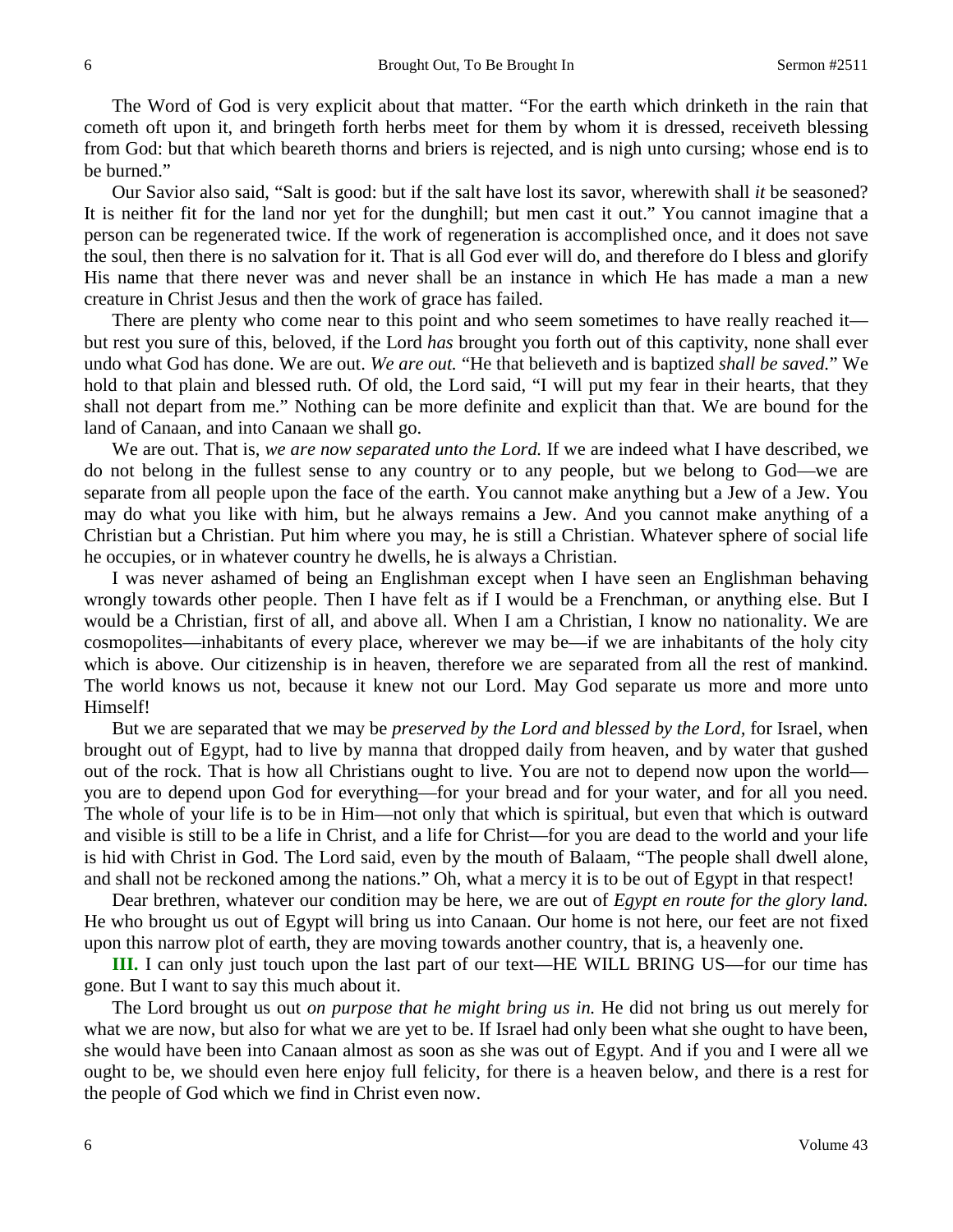So, next, *the delay is caused by our unfitness.* The Israelites were unbelieving, so they had to wander for forty years in the wilderness before the nation entered upon its heritage in the land of Canaan. And it is because you and I are so carnal, and there is so much of unbelief about us, that we go up and down, backwards and forwards, and do not fully enter into the possession of the glorious privileges which are ours by covenant right. Yet, even here, we who have believed do enter into rest. We have a foretaste of heaven, we have the first-fruits of the Spirit. We have tasted the grapes of Eshcol and we are longing to cross the Jordan and to be—

## *"Where our dear Lord His vineyard keeps, And all the clusters grow."*

The Lord brought us out with this design, that he might bring us in. It is clear that He *who brought us out can bring us in.* That which remains to be done is not as much as that which has already been done. There is not half as much difficulty between here and heaven as there lies behind us—between here and our fallen condition. Atonement has been made and that is the greatest work of all. Sin has been put away, eternal life has come into these dead souls, and merely to keep that flame alive, albeit it needs divine power, yet is a small thing compared with the putting of the light within us, and the redeeming us from sin, and death, and hell.

He brought us out and He will bring us in, *else He would lose all that He has done.* If the Lord does not bring us into glory, then the precious blood of Christ has been shed in vain and the Holy Spirit has operated upon our hearts in vain. If God does not finish His work upon us and in us, then men and devils will say that He began to build, but He could not finish. A soul in whom the Lord does not finish His work would be a monument for the eternal derision of Satan and all his hosts—and that shall never be. God's eternal purpose would fail if He did not bring us in. Let us therefore trust in Him, and say, "He will bring us in." Despite the Girgashites, the Hittites, and all the other "ites," He will bring us in. Across the Jordan we shall go with our Joshua, JEHOVAH-Jesus, at our head and we shall take our possession, every one of us in that glorious land, and stand in our lot in that day, as surely as He has brought us out.

The important point for us to settle is—Has the Lord indeed brought us out? If any of you are still in bondage, the Lord make you to feel your bondage! The Lord make you to cry out in the bitterness of your soul! That is half-way towards getting out—that feeling of loathing for your present state is half the battle of your coming out of Egypt. The Lord make you to cry and groan, and look right out of yourselves wholly to the Lord Jesus and if, by the grip of faith, you get hold of my Master's skirts, there is none that shall make you lose your hold, for, if you have a hold on Him, He has a firmer hold on you. If you have but touched Him with the finger of faith, He has laid His eternal power under bond to save you and He must and will accomplish the work, great as it is.

God has laid help upon One who is mighty, and that mighty One shall never fail. Oh, the bliss of being in Christ! It is to be out of Egypt and it is to have the certain prospect of being, by-and-by, in heaven.

God bless you all, dear friends, for Christ's sake! Amen.

#### **EXPOSITION BY C. H. SPURGEON**

#### *DEUTERONOMY 6*

**Verse 1.** *Now these are the commandments, the statutes, and the judgments, which the LORD your God commanded to teach you, that ye might do them in the land whither ye go to possess it:*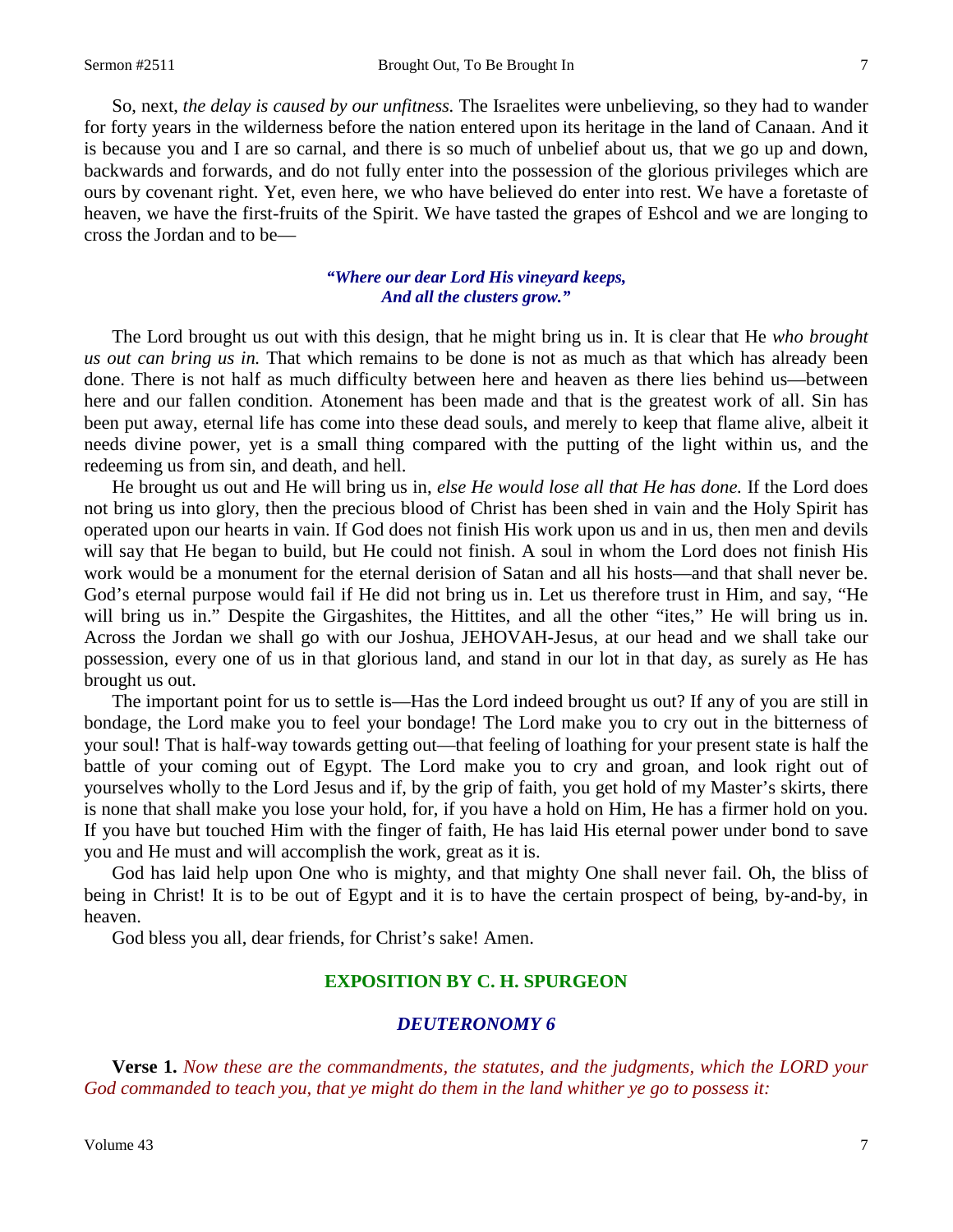God's commandments are to be taught, but they are also to be practiced—"which the LORD your God commanded to teach you, that ye might *do* them." And it is this doing of them that is the hard part of the work. It is not easy always to teach them—a man needs the Spirit of God if he is to teach them aright, but practice is harder than preaching. May God grant us grace, whenever we hear His Word, to do it.

# **2.** *That you might fear the LORD thy God, to keep all his statutes and his commandments, which I command thee, thou, and thy son, and thy son's son, all the days of thy life; and that thy days may be prolonged.*

The fear of God must always be a practical power in our lives—"that thou mightest fear the LORD your God, to keep all his statutes and his commandments." And that practical fear should lead us into obedience in detail. We ought so to study God's Word that we endeavor "to keep *all* his statutes and his commandments." A slipshod obedience is disobedience. We must be careful and watchful to know the divine will and in all respects to carry it out.

You who are His children, dwelling in such a household, and with such a Father, it well becomes you to be obedient children. Nay, it is not only for us to obey the command of the Lord our God, but we should pray till the rest of the verse also comes true—"thou, and thy son, and thy son's son," our children and our children's children. I am sure that if we love God, we shall long that our children and our children's children may love Him, too.

If your trade has supported you and brought you in a competence, you will naturally wish to bring your son up to it. But on a far higher platform, if God has been a good God to you, your deepest desire will be that your son and your son's son should serve the same divine Master through all the days of their life.

"That thy days may be prolonged." God does not give long life to all His people, yet in obedience to God is the most probable way of securing long life. There are also many of God's saints who are spared in times of pestilence, or who are delivered by an act of faith out of great dangers. That ancient declaration of God often comes true in these later times, "As the days of a tree are the days of my people, and mine elect shall long enjoy the work of their hands."

At any rate, you who love the Lord shall live out your days, whereas the wicked shall not live out half their days. You shall complete the circle of life, whether it is a great circle or a little one—with long life will God satisfy you, and show you His salvation.

The passage which now follows is held in very great esteem by the Jewish people even to this day. They repeat it frequently, for it forms part of their morning and evening services.

**3-4.** *Hear therefore, O Israel, and observe to do it; that it may be well with thee, and that ye may increase mightily, as the LORD God of thy fathers hath promised thee, in the land that floweth with milk and honey. Hear, O Israel: The LORD our God is one LORD:*

There is but one God. This is the very basis of our faith—we know nothing of "gods many and lords many." Yet it is the *Triune God* whom we worship. We are not less Unitarians, in the highest meaning of that word, because we are Trinitarians. We are not less believers in the one living and true God because we worship Father, Son, and Holy Spirit.

**5.** *And you shalt love the LORD thy God with all thie heart, and with all thy soul, and with all thy might.*

Does not this show what is the very nature of God? God is love, for He commands us to love Him. There was never an earthly prince or king whom I have heard of in whose statute book it was written, "Thou shall love the king." No, it is only in the statute book of Him who is the Lord of life and love that we read such a command as this.

To my mind it seems a very blessed privilege for us to be permitted to love One so great as God is. Here it is we find our heaven. It is a command, but we regard it rather as a loving, tender invitation to the highest bliss, "Thou shalt love the Lord thy God with all thine heart"—that is, intensely, "and with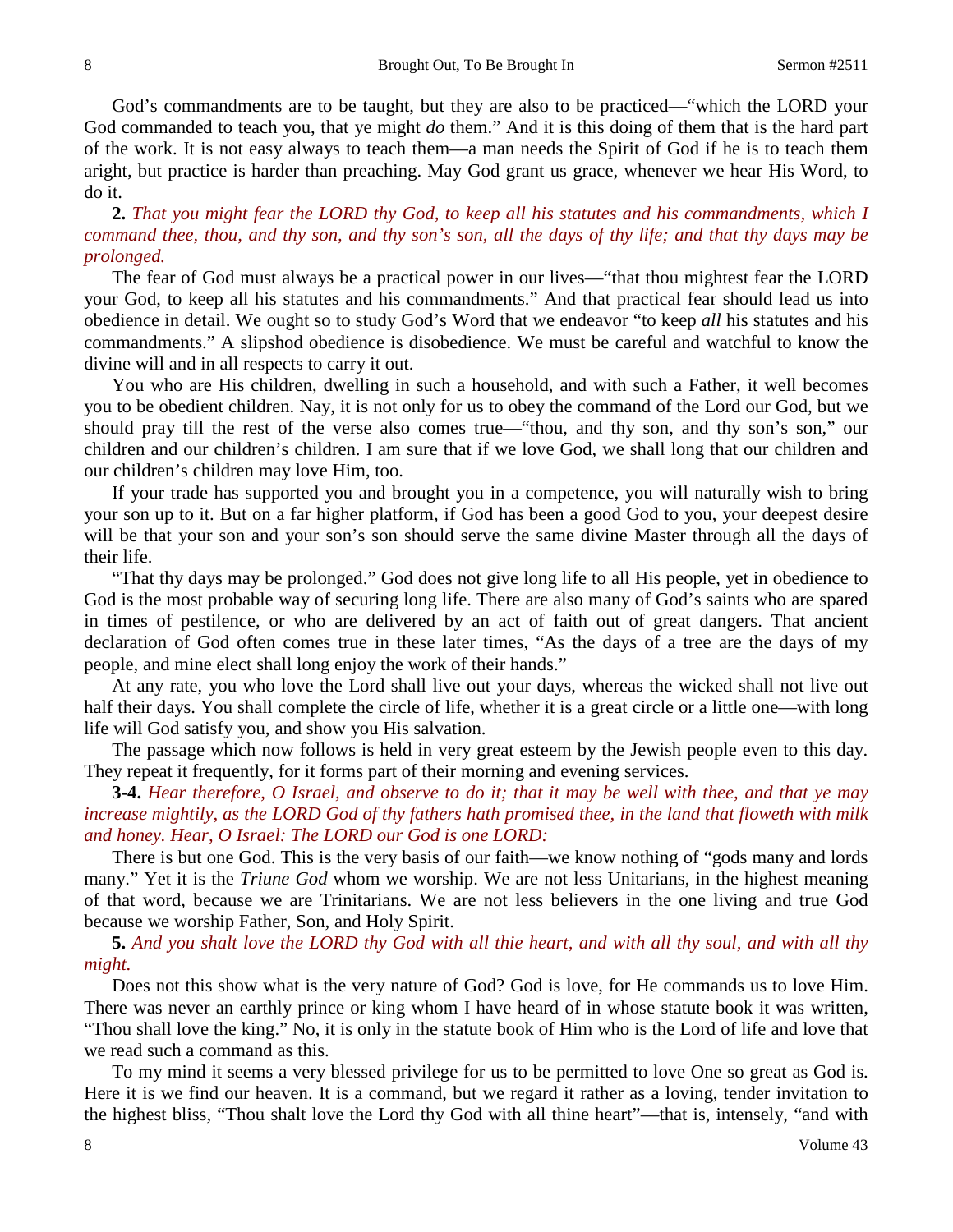all thy soul"—that is, most sincerely, most lovingly, "and with all thy might." With all your energy, with every faculty, with every possibility of your nature.

**6.** *And these words, which I command thee this day, shall be in thine heart:*

Oh, how blessed to have them written on the heart by the Holy Spirit. We can never get them there except He who made the heart anew shall engrave upon these fleshy tablets the divine precepts.

**7.** *And thou shalt teach them diligently unto thy children,*

Christian parent, have you done this? "Thou shalt" not only teach them, but "teach them diligently unto thy children."

**7.** *And shalt talk of them when thou sittest in thine house, and when thou walkest by the way, and when thou liest down, and when thou risest up.* 

Our common talk should be much more spiritual than it often is. There is no fear of degrading sacred subjects by the frequent use of them—the fear lies much the other way—lest by a disuse of them we come to forget them. This blessed Book, the Holy Word of God, is a fit companion for your leisure as well as for your labor, for the time of your sleeping and the time of your waking. It will bless you in your private meditations, and equally cheer the social hearth, and comfort you when in mutual friendship you speak the one with the other. Those who truly love God greatly love His holy Word.

**8.** *And thou shalt bind them for a sign upon thine hand,*

They shall be your practical guide, at your fingers' ends, as it were.

**8.** *And they shall be as frontlets between thine eyes.*

You shall see *by* them, you shall see *with* them, you shall see *through* them.

**9.** *And thou shalt write them upon the posts of thy house, and on thy gates.* 

I could almost wish that this were literally fulfilled much more often than it is. I was charmed, in many a Swiss village, to see a text of Scripture carved on the doorpost. A text hung up in your houses may often speak when you are silent. We cannot do anything that shall be superfluous in the way of making known the Word of God.

**10-12.** *And it shall be, when the LORD thy God shall have brought thee into the land which he sware unto thy fathers, to Abraham, to Isaac, and to Jacob, to give thee great and goodly cities, which thou buildest not, and houses full of all good things, which thou filledst not, and wells digged, which thou diggest not, vineyards and olive trees, which thou plantedst not; when thou shalt have eaten and be full; then beware lest thou forget the LORD, which brought thee forth out of the land of Egypt, from the house of bondage.*

Bread eaten is soon forgotten. How often we act like dogs that will take the bones from our hand and then forget the hand that gave them! It should not be so with us. All our spiritual mercies and many of our temporal ones are very much like the inheritance of Israel in the land of Canaan—wells that they did not dig, and vineyards which they did not plant. Our blessings come from sources that are beyond our own industry and skill. They are the fruits of the holy inventiveness of God, and the splendor and fullness of His thoughtfulness towards His poor children. Let us not forget Him, since evidently He never forgets us.

**13-15.** *Thou shalt fear the LORD thy God, and serve him, and shalt swear by his name. Ye shall not go after other gods, of the gods of the people which are round about you; (for the LORD thy God is a jealous God among you) lest the anger of the LORD thy God be kindled against thee, and destroy thee from off the face of the earth.*

Our God is a jealous God. One said to a Puritan, "Why be so precise?*"* and he replied, "Because I serve a precise God." God has done so much for us, in order to win our hearts, that He ought to have them altogether for Himself. When He has them all, it is all too little—but to divide our heart is to grieve His Spirit and sorely to vex Him.

**16-24.** *Ye shall not tempt the LORD your God, as ye tempted him in Massah. Ye shall diligently keep the commandments of the LORD your God, and his testimonies, and his statutes, which he hath*